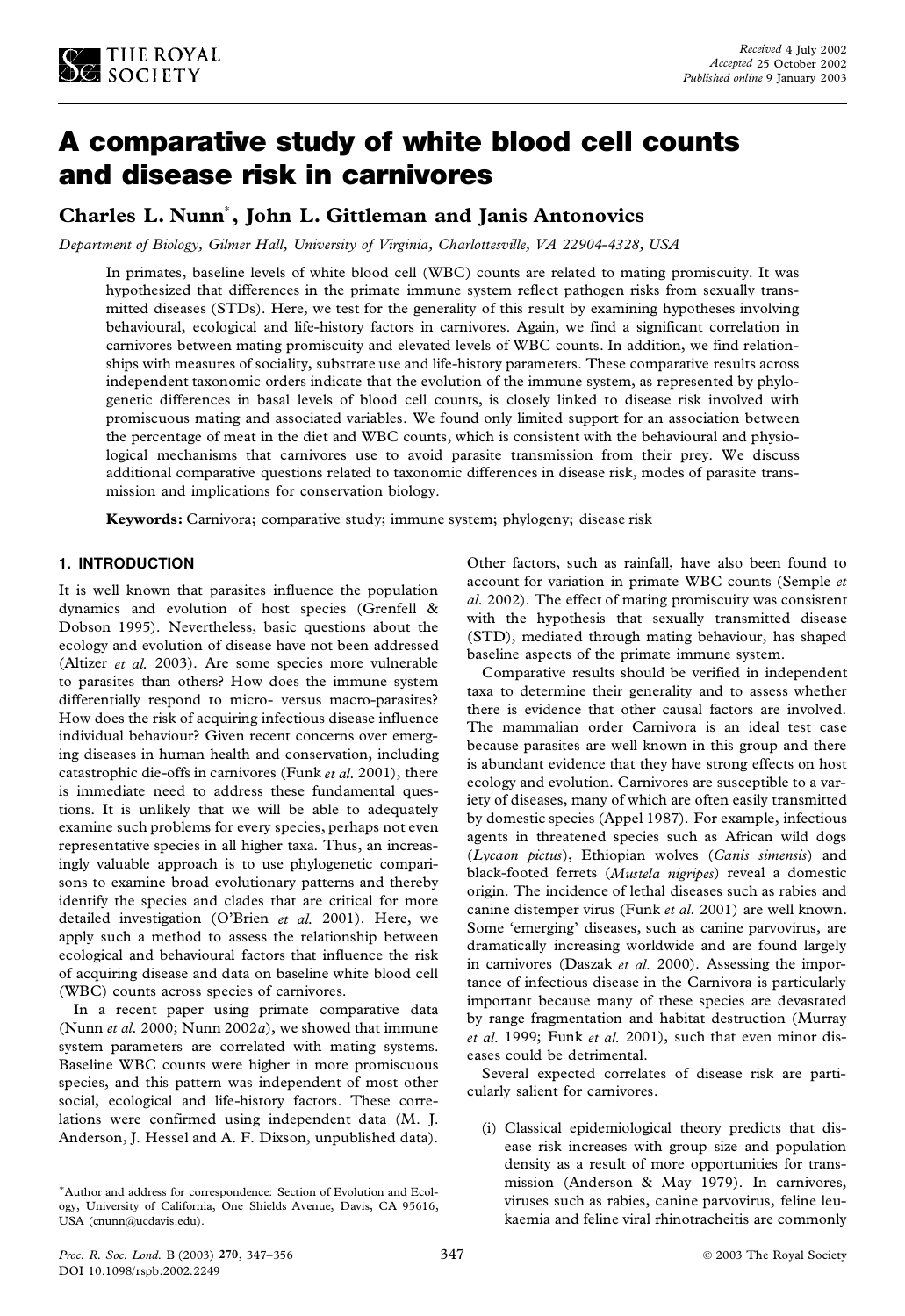transmitted via direct contact (Murray *et al.* 1999). Indeed, disease-induced population declines are likely to be initiated in areas of high population density (Roelke-Parker *et al.* 1996), and sociality is known to influence immune defence (e.g. Møller *et al.* 2001) and patterns of parasite abundance (e.g. Dobson & Meagher 1996; Arneberg *et al.* 1998).

- (ii) Carnivores include species that are terrestrial, arboreal and aquatic. Terrestrial as opposed to arboreal animals may experience a risk of acquiring protozoan and helminth parasites from faecalcontaminated soil (Hausfater & Meade 1982), and they may acquire fungal diseases, such as blastomycosis or coccidiosis (Murray *et al.* 1999) from inhalation of dust and soil. Aquatic carnivores (pinnipeds) experience considerable exposure to parasites transmitted in fresh or salt water (Bush *et al.* 1990; Harvell *et al.* 1999; Poulin 1999).
- (iii) Disease risk may also increase with the percentage of meat in the diet, because parasites that infect mammalian prey can be directly transmitted to car nivores from their prey (trophic transmission). Pathogens that are transmitted in this way include bacteria (e.g. brucellosis, salmonella, botulism), viruses (e.g. bluetongue, African horse sickness) and protozoa (e.g. toxoplasma, giardia, eimeria; Murray *et al.* 1999).
- (iv) STDs are more likely in species that mate with multiple partners (Smith & Dobson 1992; Lockhart *et al.* 1996; Thrall *et al.* 2000), predicting increased immune defence in promiscuous species (Nunn *et al.* 2000; Nunn 2002*a*). Many carnivores, such as African lions and coatis, exhibit extreme polygyny and promiscuity (for a review, see Gompper & Wayne 1996).
- (v) Life-history traits may also influence disease risk, because species with slow life histories will tend to come into contact with a greater number of parasites and harbour a more diverse parasite community (Poulin 1995). Conversely, evolution of an extended lifespan itself may be mediated by increased immunological protection to achieve maximum longevity (see also De Leo & Dobson 1996; Møller 1997*b*). As noted below, a slow life history may also favour sexual transmission of parasites (e.g. Thrall *et al.* 1993, 1998).

# **2. MATERIAL AND METHODS**

### (**a**) *Comparative data*

WBC counts for carnivores were collated from the international species information system (ISIS) (Physiological Reference Values CD-ROM, 1999, Minnesota Zoological Garden, Apple Valley, MN, USA). This dataset has been collated primarily for veterinary purposes and contains information on blood cell counts for putatively healthy captive individuals from zoos. Although animals in zoos are exposed to different conditions from their wild counterparts, use of zoo data allows for improved assessment of health status of individual animals and larger num bers of samples per host species. Data on baseline WBC counts from individuals in the wild are unavailable for a sufficient num ber of species to conduct large-scale comparative tests.

Quantitative variation in host defence mechanisms can be used as an estimate of disease risk in comparisons across species if increasing risk leads to evolutionary increases in host defences (Harvey *et al.* 1991; Møller 1997*a*; Møller *et al.* 1998). In mam mals, quantitative measures of immune defence include spleen size (Larson 1985; Nunn 2002*b*) and numbers of circulating leucocytes (Bennett & Hawkey 1988). This approach assumes that cross-species variation in immune system parameters accurately reflects species differences in the ability to ward off infection, thereby offsetting the costs of investment in these defences (Møller *et al.* 1998). The costliness of the immune response is supported by several studies (e.g. Sheldon & Verhulst 1996; Demas *et al.* 1997; Nordling *et al.* 1998; Moret & Schmid-Hempel 2000). Although the costliness of baseline immune system parameters in healthy animals has been evaluated less com pletely, comparative results demonstrate a relationship between other measures of disease risk (parasite species richness or abundance) and the size of the spleen (John 1995; Morand & Poulin 2000). In addition, the immune response itself, with high levels of leucocytes present only when they are needed, implies that leucocyte production and maintenance are costly.

We focused on overall WBC counts and specific WBC types including neutrophils, lymphocytes, monocytes and eosinophils. Neutrophils and monocytes are part of the innate immune system, while lymphocytes are involved in adaptive immunity and recognition of parasites and pathogens. Eosinophils are thought to fight macroparasites, such as helminths (Roitt *et al.* 1998). Hence, variation in different WBC types may reflect different aspects of disease risk.

All WBC data were absolute counts based on the number of cells per 10<sup>-9</sup>1 of blood. For each carnivore species, an average of 2.1 estimates of overall WBC counts were recorded per animal, and many individual animals (mean = 71.2, range 6–434) were tested per species. We used the unweighted average values provided by ISIS after excluding data with fewer than 10 samples (mean number of samples per species = 157.5, range 10–1257). In assessing the quality of this subset of the ISIS data, we found that one species (*Mustela erminea*) was identified repeatedly as an outlier (e.g. in multivariate analysis of four specific WBC types, jackknifed mahalanobis distance  $= 6.08$ ). We therefore excluded this species from the dataset, giving a total sample size of 72 species. For 33 of these species, information was available for adult females and males separately, which allowed comparison with the main dataset in which male and female values were combined. We found that male and female values were highly correlated (overall WBC:  $r = 0.93$ ; neutrophils:  $r = 0.93$ ; monocytes:  $r = 0.78$ ; lymphocytes:  $r = 0.82$ ; eosinophils:  $r = 0.82$ ;  $n = 33$ ,  $p < 0.0001$  in all tests). For most tests, we therefore used the larger dataset, as this allowed for better control of confounding socio–ecological and life-history variables. In bivariate tests of the effect of mating promiscuity, however, we also provide results using female WBC counts because our measure of promiscuity focused on female behaviour.

Data on group size, population density, life-history variables and substrate use were obtained mainly from published com parative databases (Gittleman 1984, 1985, 1986*a*,*b*, 1991, 1993). We used two life-history variables that provided the largest sample sizes for the comparative tests (gestation length and age at sexual maturity,  $n = 65$  and 56 species, respectively). Substrate use was examined as a discrete variable by classifying species as aquatic, fully terrestrial, partly terrestrial or arboreal, with the expectation that disease risk (and thus WBC counts) will decrease progressively from aquatic to arboreal substrates.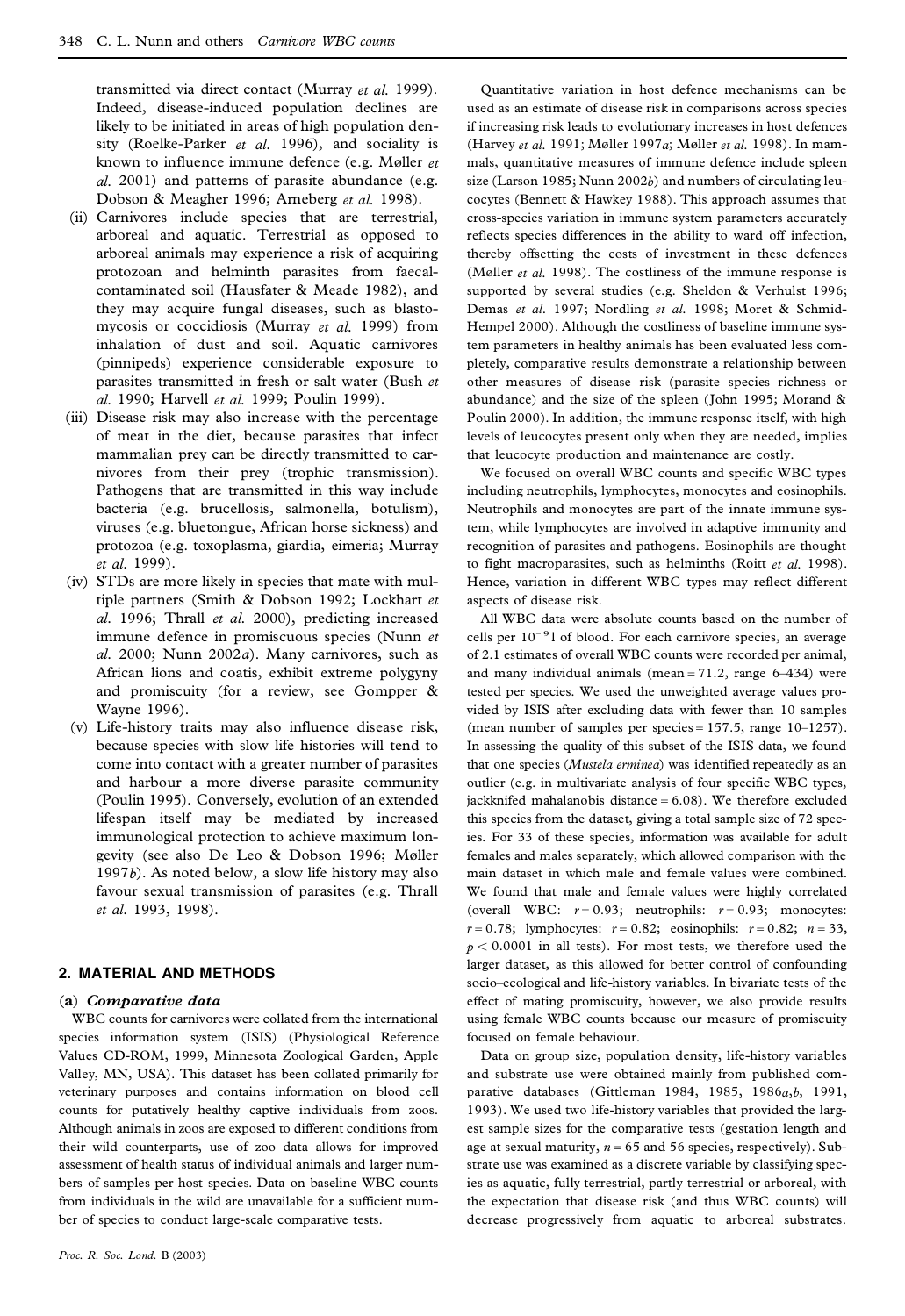Because less is known about disease ecology in marine mam mals, the relative disease risks associated with terrestrial and aquatic habitats are difficult to rank. Thus, in a second analysis we compared aquatic with non-aquatic species. For mating promiscuity, each species was classified according to whether females had, per oestrous cycle, a single mate, varied between single and multiple mates, or had many mates (see also van Schaik *et al*. 1999; van Noordwijk & van Schaik 2001). In com parison with analyses in primates (Nunn *et al.* 2000; Nunn  $2002a,b$ , we lacked information on quantitative measures of promiscuity for carnivores, such as measures of sperm competition based on relative testes mass. The duration of oestrus also fails to quantify promiscuity in carnivores because many species exhibit induced ovulation (e.g. Mead 1989; van Noordwijk & van Schaik 2001), such that mating is required for ovulation and may affect the duration of oestrus that is observed.

### (**b**) *Phylogenetic comparative methods*

We tested the hypotheses by using phylogenetic comparative methods based on independent contrasts (Felsenstein 1985). The tree that we used (Bininda-Emonds *et al.* 1999) is the only complete species-level phylogeny for carnivores, and it provides information on branch lengths needed to standardize contrasts for time since two taxa diverged (Felsenstein 1985; Garland *et al.* 1992). Contrasts were calculated using the computer program CAIC (Purvis & Rambaut 1995), with the BRUNCH algorithm used for bivariate tests that involved analysis of discrete, ranked classifications of mating partner number and substrate use. The discrete variables involved character states that could be ranked from one to three in the case of mating promiscuity and one to four in the case of substrate use, with increasing values corresponding to predictions for increased WBC counts. In tests based on the BRUNCH algorithm, we examined the resulting contrasts because spurious results are possible when more than two character states are used (see Purvis & Rambaut 1995).

CAIC standardizes contrasts using branch length information, and in the process makes several statistical and evolutionary assumptions (Purvis & Rambaut 1995). Analysis of contrasts in relation to branch length and reconstructed nodal values (Garland *et al.* 1992; Purvis & Rambaut 1995; Freckleton 2000; Nunn & Barton 2001) revealed that log-transformed data and equal branch lengths best met the model assumptions for most WBC types and socio–ecological variables. Following transformation of data and branch lengths, the assumptions were generally upheld, but some contrasts were identified as outliers. Outliers may exert undue leverage on the statistical tests and may indicate the presence of unaccounted-for confounding variables or measurement error in the data or phylogeny (Nunn & Barton 2001). We therefore conducted analyses with and without these outliers. Results were generally the same, but removal of outliers is likely to give conservative results and so these results are presented here.

We based our major conclusions on phylogenetic analyses, but we also conducted non-phylogenetic tests for comparison. Results that are found to differ in analyses of contrasts and species values may reflect the existence of confounding variables (Price 1997; Purvis & Webster 1999; Nunn & Barton 2001). Moreover, non-phylogenetic analyses provide more reliable results under an alternative evolutionary model that differs from the Brownian motion assumption of independent contrasts (the 'niche' model; Price 1997; Harvey & Rambaut 2000).

#### (**c**) *Statistical analyses*

Many of our variables, including mating promiscuity and substrate use, are available only as discrete classifications. Analyses of discrete and continuous data typically have involved different statistical methods within the framework of independent com parisons (see Purvis & Rambaut 1995; Nunn & Barton 2001). We therefore used multiple statistical approaches to test the hypotheses. First, we performed bivariate tests for all variables, particularly those involving discrete traits analysed with the Brunch algorithm (Purvis & Rambaut 1995). This is a standard first step in most comparative studies.

Second, we performed multiple and iterative stepwise regression analyses (minimum adequate models; Purvis *et al.* 2000) using the following independent variables: body mass, group size, population density, substrate use, percentage of meat in the diet, age at sexual maturity, gestation length and mating promiscuity. We treated the discrete variables as continuous in Caic. The justification underlying this procedure is that the discrete character states reflect underlying continuous variation in sexual contact frequency (three character states) and substrate use (four character states). The dependent variables were specific WBC types. We used forward and backward stepwise regression to identify variables that explain significant variation in WBC counts (mixed model in Jmp v. 4, SAS Institute, Cary, NC, USA). A variable was entered if its significance probability was less than 0.10, or removed if its significance probability was greater than 0.25 (default values in Jmp). These analyses were conducted in two ways to maximize the number of variables included in the model, first by entering all variables and performing the stepwise regression, and second by removing all variables. We then re-calculated independent contrasts using the variables that were entered into the stepwise model, repeating the procedure until all of the variables for which contrasts were calculated were entered (although not all variables were significant in these models). We included body mass as a predictor variable in all cases in which life-history traits were included in the iterative stepwise model. If no variables were entered, we used the variables entered at the previous step. We used the results of the iterative stepwise models to construct multiple regression models representing the variables that were most consistently entered into the analyses. Because many of the predictor variables are correlated, including body mass and life history, we also examined variance inflation factors (VIF) as a measure of collinearity (Petraitis *et al.* 1996). In our multiple regression models with all variables entered, the maximum VIF was smaller for independent contrasts analyses (4.34) than for species values (9.86). A VIF of greater than 10 indicates collinearity (Petraitis *et al.* 1996). Thus, our multiple regression analyses of independent contrasts are unlikely to be affected by collinearity.

Third, we used principal components analysis (PCA) to examine how suites of inter-correlated variables are related to WBC counts. We performed PCA on contrasts and species values using the same set of variables that were examined in the multiple regression analysis. We then extracted principal components scores for the variables that accounted for over 70% of the cumulative variance in the data and tested whether these scores correlated with specific WBCs. We followed the methods in Ackerly & Donoghue (1998) for performing PCA on contrasts.

When testing directional predictions for individual variables in the bivariate and final multiple regression models, we used directed tests (see Rice & Gaines 1994). Directed tests enable the detection of patterns that are opposite to predictions while retaining much of the statistical power of one-tailed tests.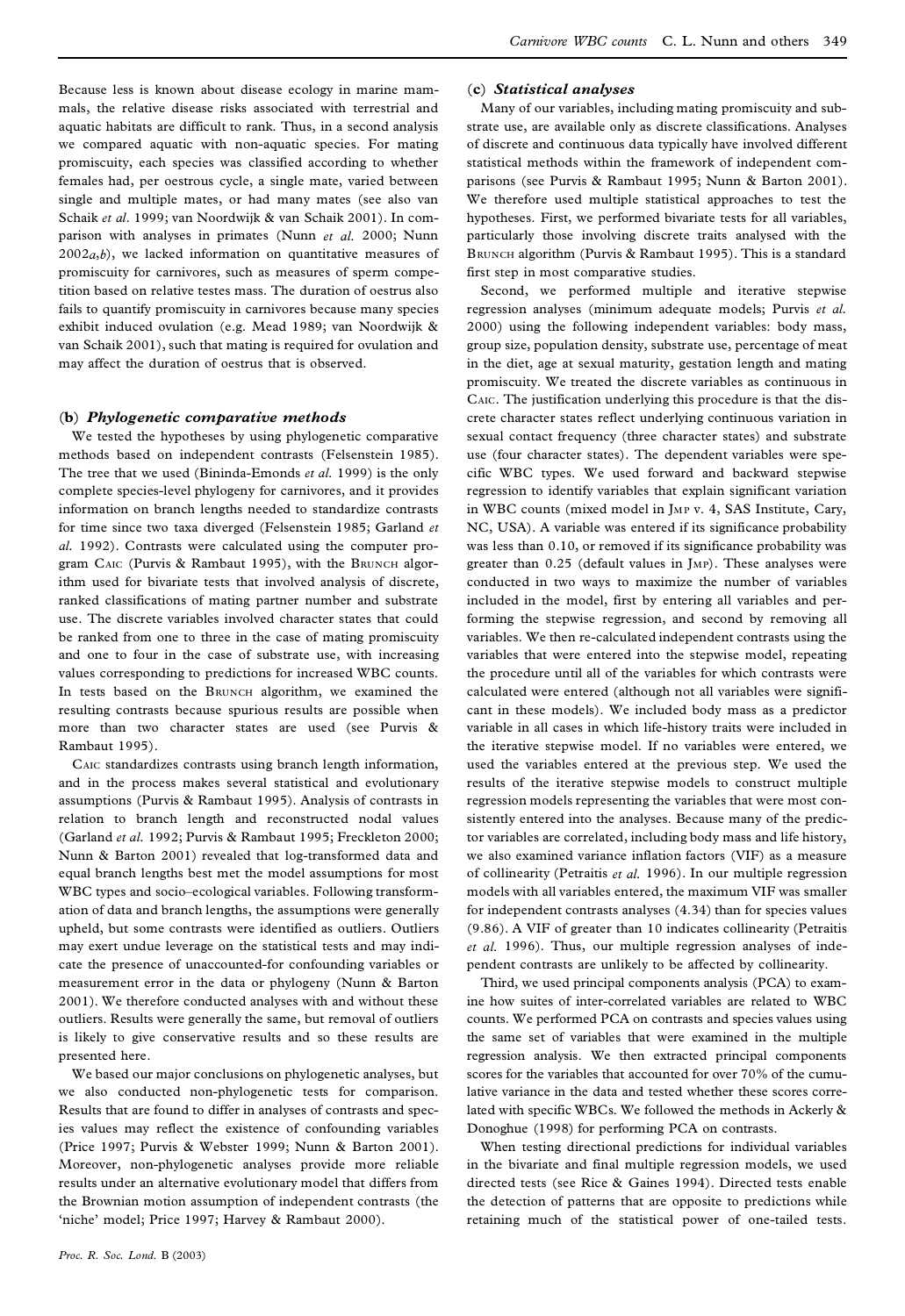Table 1. Bivariate regression analyses of independent contrasts.

('Number of contrasts' refers to the total number of contrasts prior to removing 0 to 6 outliers. Other values are *t*-statistics. Inclusion of outliers had little effect on the results, with only one minor change for analyses of specific cell types: the significant relationship between group size and neutrophil counts only approached significance when outliers were included  $(t_{49} = 1.74,$  $p = 0.055$ , directed test).  $p \le 0.05$ ,  $\binom{p}{k} \le 0.01$ ,  $\binom{p}{k} \le 0.001$ , based on directed tests except for body mass, for which directional predictions were not possible and so two-tailed tests were used. For 'substrate use', positive values represent an increase in WBC counts with increasing use of aquatic and terrestrial substrates, as compared with arboreal substrates. For 'mating partner number', higher values of the three-part ranked classification indicated increased promiscuity, while the dichotomous variable 'monogamy' classified species as monogamous (0) or non-monogamous (1).)

| variable                   | number of<br>contrasts | overall WBC | neutrophils | lymphocytes | monocytes | eosinophils |
|----------------------------|------------------------|-------------|-------------|-------------|-----------|-------------|
| body mass                  | 67                     | $3.04***$   | $3.51***$   | $-1.17$     | $2.10*$   | 1.13        |
| age at sexual maturity     | 53                     | $3.84***$   | $4.92***$   | 0.61        | $2.22*$   | 1.21        |
| gestation                  | 60                     | $2.70**$    | $4.04***$   | $-1.29$     | 0.72      | $-0.41$     |
| group size                 | 50                     | $2.51***$   | $2.36*$     | 0.07        | 0.85      | $-0.81$     |
| population density         | 40                     | 1.03        | $-0.18$     | $3.10**$    | $-0.19$   | $-0.09$     |
| substrate use              | 14                     | $-0.75$     | $-0.06$     | $-0.05$     | 1.86      | 0.72        |
| percentage of meat in diet | 48                     | 1.09        | 0.32        | $-0.51$     | 0.80      | $2.46*$     |
| number of mating partners  | 6                      | $2.49*$     | $2.64*$     | 1.00        | 0.42      | 1.58        |
| monogamy                   | 3                      | 2.56        | $5.50*$     | 1.07        | $-0.14$   | 1.30        |

Table 2. Bivariate regression analyses of species values.

('Number of species' refers to total number of data points for each analysis. Other values are *t*-statistics.  $p < 0.05$ ,  $\binom{p}{k} < 0.01$ ,  $*** p < 0.001$ , based on directed tests except for body mass, for which directional predictions were not possible and so two-tailed tests were used. For 'substrate use', positive values represent an increase in WBC counts with increasing use of aquatic and terrestrial substrates. For 'mating partner number', higher values of the three-part ranked classification indicated increased promiscuity, while the dichotomous variable 'monogamy' classified species as monogamous (0) or non-monogamous (1).)

| variable                   | number of<br>species | overall WBC | neutrophils | lymphocytes monocytes |           | eosinophils |
|----------------------------|----------------------|-------------|-------------|-----------------------|-----------|-------------|
| body mass                  | 72                   | $3.68***$   | $5.46***$   | $-2.67*$              | $4.81***$ | $1.81*$     |
| age at sexual maturity     | 56                   | $3.67***$   | $4.08***$   | $-0.72$               | $2.22*$   | 0.07        |
| gestation                  | 65                   | $6.28***$   | $7.45***$   | $-0.12$               | $3.31***$ | $-0.5$      |
| group size                 | 54                   | 1.03        | 0.96        | 0.50                  | 1.19      | 0.04        |
| population density         | 42                   | $-0.46$     | $-1.33$     | $2.87**$              | 0.05      | 0.91        |
| substrate use              | 72                   | $-0.75$     | 0.05        | $-1.58$               | 1.36      | 0.34        |
| percentage of meat in diet | 51                   | 0.36        | 0.34        | $-0.77$               | 0.12      | 0.18        |
| number of mating partners  | 55                   | $2.78**$    | $2.58**$    | 1.58                  | $1.81*$   | $-1.17$     |
| monogamy                   | 72                   | 1.62        | 1.12        | $2.08*$               | $-0.51$   | $-1.46$     |

Directed tests allocate a disproportionate probability under the null hypothesis to the tail of the distribution in the predicted direction (*g*), while retaining a smaller probability in the opposite tail to detect unexpected deviations in the opposite direction ( $\delta < \gamma$ ), subject to the constraint that  $\delta + \gamma = \alpha$ . We followed the guidelines in Rice & Gaines (1994) by setting  $\gamma/\alpha$ to 0.8. In focused tests of particular hypotheses, we did not correct for multiple comparisons among hypotheses, as this is not needed (Rice 1989) and leads to increased type II error rates when investigating broad patterns (see Rothman 1990).

# **3. RESULTS**

### (**a**) *Bivariate analyses*

Results of analyses of independent contrasts are provided in table 1, and those using species values are provided in table 2. In general, both data types were in agreement, although some patterns that were significant using the species data disappeared once phylogeny was taken into account.

*Proc. R. Soc. Lond.* B (2003)

Body mass and life-history traits explained significant variation in neutrophil counts (tables 1 and 2). Because neutrophils are the predominant WBC type, this also produced significant results in analyses of overall WBC counts. Body mass and life-history traits also were correlated with the other primary phagocytic cell, monocytes, although analyses of contrasts in gestation length failed to reach significance. A few other results were significant in non-phylogenetic analyses of body mass, involving lymphocytes and eosinophils, but these results were non significant in analyses based on independent contrasts.

Group size explained significant variation in neutrophil counts in phylogenetic analyses, while population density explained significant variation in lymphocyte counts in analyses of independent contrasts and species values (tables 1 and 2). It was surprising that these two measures of sociality did not provide more congruent results because, among the species in our sample, increased group size is associated with increased population density when using species data ( $b = 1.04$ ,  $F_{1,37} = 6.89$ ,  $p = 0.013$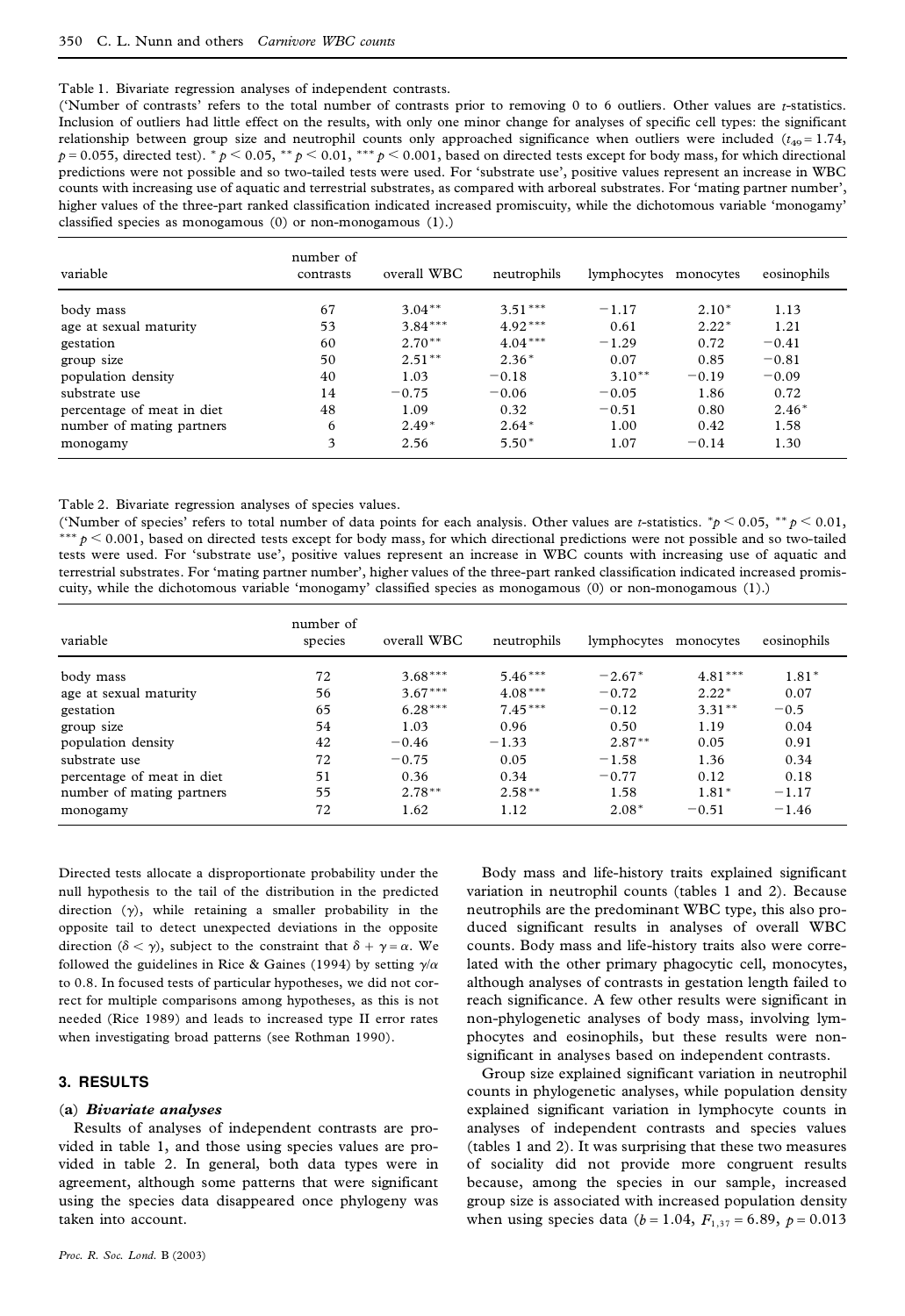two tailed). However, this pattern is non-significant when using independent contrasts  $(b = 0.62, F<sub>1.35</sub> = 2.56,$  $p = 0.12$ , two-tailed).

Substrate use showed no relationship with WBC counts in any of the analyses (tables 1 and 2). Aquatic carnivores were included with terrestrial species for these analyses, but separate examination of transitions to aquatic habitat revealed a significant increase in overall WBC (three out of three contrasts positive,  $t = 3.94$ ,  $p = 0.037$ , directed test), neutrophils (three out of three contrasts positive,  $t = 3.55$ ,  $p = 0.044$ , directed test) and monocytes (three out of three contrasts positive,  $t = 6.13$ ,  $p = 0.016$ , directed test). Body mass showed a non-significant tendency to increase with increasing use of aquatic environments (three out of three contrasts positive,  $t = 2.11$ ,  $p = 0.17$ , two-tailed). Although small sample sizes may have reduced the power to detect a significant effect or to control for confounding variables directly, this result indicates that increases in WBC counts among aquatic carnivores are not simply due to increases in body mass.

Percentage of meat in the diet also was unrelated to overall WBC (tables 1 and 2). Particular cell types showed no significant relationships with the percentage of meat in the diet, with the exception of eosinophils, which increased with the percentage of meat consumed in contrasts analysis but not in analysis of species data points (table 2). Animals also may acquire parasites through con sumption of insect secondary hosts, but only two species in our dataset were insectivores, ruling out a statistical test of this hypothesis.

Evolutionary increases in mating promiscuity were asso ciated with increased WBC counts (figure 1; tables 1 and 2). With regard to specific WBC types, neutrophils were statistically significant in analyses of independent contrasts, while the relationships with other WBC types were positive but not significant. Body mass and life-history traits also increased with increasing promiscuity, with results approaching significance (body mass:  $t_5 = 2.15$ ,  $p = 0.08$ ; age at sexual maturity:  $t_4 = 2.71$ ,  $p = 0.054$ ; gestation:  $t_4 = 2.07$ ,  $p = 0.11$ ; all two-tailed). In analyses using species values, total WBC, neutrophils and monocytes were positively related to mating promiscuity (table 2). Three contrasts were available for the more conservative analyses of monogamous versus non-monogamous species. Significant results were obtained for overall WBC and neutrophils in contrasts analyses (table 1) and lymphocytes in tests that used species values (table 2). Finally, results were upheld for neutrophils using the smaller dataset on adult female WBC counts (four out of four contrasts were positive,  $t_3 = 3.44$ ,  $p = 0.026$ , directed test), although other cell types were not significant (lymphocytes:  $t_3 = 0.00$ ,  $p = 0.62$ ; monocytes:  $t_3 = 2.01$ ,  $p = 0.086$ ; eosinophils:  $t_3 = -0.15$ ,  $p = 0.69$ ).

# (**b**) *Multiple regression analyses*

We performed multiple regression and iterative stepwise regression analyses using specific WBC types (table 3). No variables were statistically significant in the multiple regression analyses that included all socio–ecological variables, possibly because sample sizes were too small after excluding species that lacked the necessary information on all variables.



Figure 1. Comparison of (*a*) overall WBCs, (*b*) neutrophils,  $(c)$  lymphocytes and  $(d)$  monocytes. Bars represent mean blood cell counts for comparisons of less promiscuous taxa (open bars) with those that are relatively more promiscuous (grey bars) for six pairs of taxa. Standard errors are provided for bars representing averaged values of two species (i.e. a contrast involving a higher node). Contrasts used in the analyses were differences in bar height corrected for branch length. Taxa used in the comparisons were: 1, *Alopex lagopus*, *Otocyon megalotis*, *Urocyon cinereoargenteus*, *Vulpes velox*, *V. vulpes*, *V. zerda* versus *Tremarctos ornatus*, *Ursus americanus*, *U. arctos*, *U. maritimus*; 2, *Amblonyx cinereus*, *Aonyx capensis*, *Enhydra lutris*, *Lontra canadensis*, *Martes pennanti*, *Mephitis mephitis*, *Mustela erminea*, *M. nigripes*, *Nasua narica*, *Potos flavus*, *Procyon lotor*, *Spilogale putorius* versus *Halichoerus grypus*, *Odobenus rosmarus*, *Phoca vitulina*, *Zalophus californianus*; 3, *Canis latrans*, *C. lupus*, *C. mesomelas*, *C. rufus* versus *Lycaon pictus*; 4, *Leopardus pardalis*, *L. wiedii* versus *Oncifelis geoffroyi*; 5, *Hyanea hyaena* versus *Crucuta crocuta*; 6, *Panthera pardus* versus *P. leo* (less promiscuous species listed first).

By sequentially adding and removing particular variables, the iterative stepwise regression analysis identified a smaller subset of variables that explained significant variation in specific WBC types. We found that neutrophil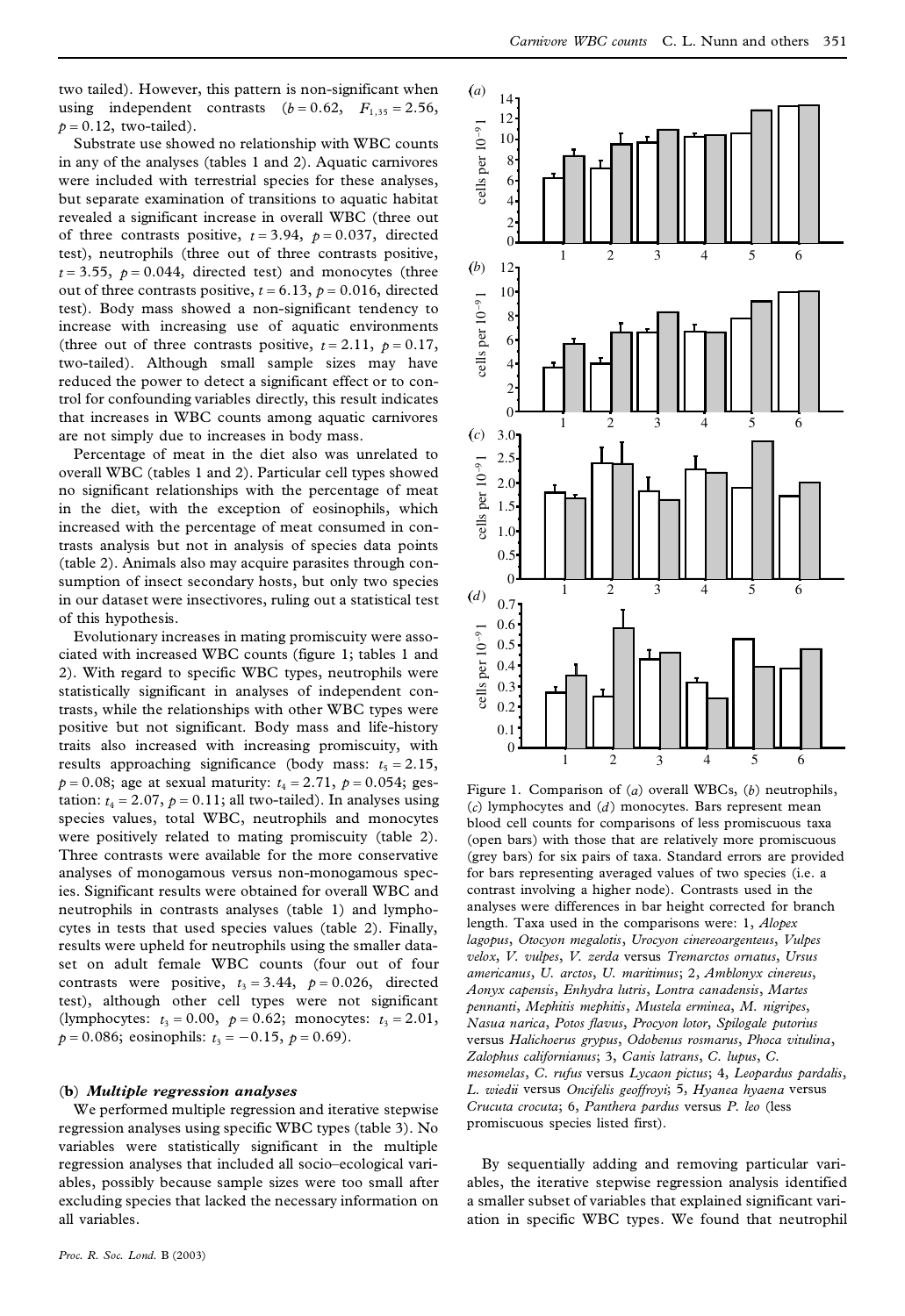|  |  |  |  |  | Table 3. Stepwise regression analyses of independent contrasts. |  |  |
|--|--|--|--|--|-----------------------------------------------------------------|--|--|
|--|--|--|--|--|-----------------------------------------------------------------|--|--|

| (* $p \le 0.05$ , ** $p \le 0.01$ , *** $p \le 0.001$ , based on directed tests in the final multiple regression model except for body mass, for |
|--------------------------------------------------------------------------------------------------------------------------------------------------|
| which directional predictions were not possible and so two-tailed tests were used. Values are $t$ -statistics. For 'substrate use',              |
| positive values represent an increase in WBC counts with increasing use of aquatic and terrestrial substrates. For 'mating partner               |
| number', higher values of the three-part ranked classification indicated increased promiscuity.)                                                 |

|                        | neutrophils            |                       | lymphocytes            |                       | monocytes              |                       | eosinophils            |                       |
|------------------------|------------------------|-----------------------|------------------------|-----------------------|------------------------|-----------------------|------------------------|-----------------------|
|                        | multiple<br>regression | iterative<br>stepwise | multiple<br>regression | iterative<br>stepwise | multiple<br>regression | iterative<br>stepwise | multiple<br>regression | iterative<br>stepwise |
| $n_{\text{contrast}}$  | 28                     | 46                    | 28                     | 32                    | 28                     | 31                    | 28                     | 37                    |
| body mass              | 1.63                   | $2.08*$               | $-1.04$                |                       | 0.38                   | 0.52                  | 1.29                   | $2.14*$               |
| age at sexual maturity | $-0.98$                |                       | 0.46                   |                       | $-0.71$                |                       | $-1.96$                | $-2.12$               |
| gestation              | 1.55                   | $3.17***$             | 0.48                   |                       | 0.94                   | $-0.21$               | 0.22                   |                       |
| group size             | 0.21                   |                       | $-0.30$                |                       | 0.66                   | 0.38                  | $-1.00$                | $-1.95$               |
| population density     | 0.39                   |                       | 1.88                   | $3.53***$             | 0.33                   |                       | $-0.25$                |                       |
| substrate use          | $-0.79$                |                       | 1.38                   |                       | 0.30                   |                       | $-1.28$                | $-1.25$               |
| percentage of meat in  |                        |                       |                        |                       |                        |                       |                        |                       |
| diet                   | 0.96                   | 1.73                  | $-0.27$                |                       | 1.34                   | 1.30                  | 0.99                   |                       |
| number of mating       |                        |                       |                        |                       |                        |                       |                        |                       |
| partners               | 0.74                   |                       | 1.26                   | 1.50                  | 0.50                   | 0.10                  | 0.98                   | $2.34*$               |

counts were predicted by body mass and gestation length. The percentage of meat in the diet was retained in the stepwise model but was not significant in the final analysis. Nearly identical results were obtained in analyses of species values: body mass and gestation were the only variables entered in the final model and both were highly significant  $(t_{62} = 3.17 \text{ and } 5.08,$  respectively,  $p < 0.01$ ).

Results for lymphocytes in multivariate tests mirrored those from bivariate analyses. Population density was the only significant variable in the iterative stepwise regression model, with mating promiscuity retained in all models but not significant in the final test (table 3). As with the bivariate analyses, the results using species values differed when analysing variation in lymphocytes, with a positive relationship found between lymphocyte counts and mating promiscuity  $(t_{52} = 2.83, p = 0.004,$  directed test) and a negative relationship with body mass  $(t_{52} = -3.24,$  $p = 0.002$ , two-tailed).

For monocytes and eosinophils, few results were significant in the stepwise regression analyses, although in both cases multiple variables were retained in successive iterations of analysis (table 3). The only significant result from the final multiple regression model involves mating promiscuity: more promiscuous species of carnivores had higher eosinophil counts when controlling for five other socio–ecological variables. Non-phylogenetic analyses were more striking and consistent. Body mass and population density explained significant variation in both monocytes (body mass:  $t_{51} = 4.08$ ,  $p = 0.0002$ , two-tailed; population density:  $t_{51} = 2.20$ ,  $p = 0.02$ , directed test) and eosinophils (body mass:  $t_{32} = 3.68$ ,  $p = 0.001$ , two-tailed; population density:  $t_{32} = 2.92$ ,  $p = 0.004$ , directed test).

### (**c**) *Principal components analysis*

PCA revealed that body mass, age at sexual maturity and female mating promiscuity represent a suite of correlated characters. The first three principal components explained a combined 78.6% of the variance. The first principal component accounted for 38.9% of the variance in the independent variables in table 3. Body mass, age

at sexual maturity and mating promiscuity had positive weightings, all with eigenvectors greater than 0.25 (table 4). Other variables also showed strong effects on the first principal component (PC-1), including group size, population density (negative) and substrate use. PC-1 was a strong predictor of neutrophils and monocytes, but not of lymphocytes or eosinophils (table 5). The primary factors that accounted for PC-2 included gestation, population density, substrate use (negative) and percentage of meat in the diet (negative), while gestation, group size (negative) and mating promiscuity (negative) were the top three factors accounting for PC-3. However, both PC-2 and PC-3 failed to explain significant variance in any of the WBC counts (table 5). Analyses of species data revealed a similar pattern, with the first three principal components explaining 77.8% of the variation in the independent variables, and PC-1 accounting for significant variation in neutrophil counts ( $t_{27} = 3.97$ ,  $p = 0.0005$ , twotailed). The analysis involving monocytes and PC-1, however, did not reach significance in tests that used species values  $(t_{27} = 1.67, p = 0.11,$  two-tailed).

Bivariate analyses revealed inter-relationships among body mass, life history and mating promiscuity. These variables are expected to relate to the risk of acquiring STDs as follows. Sexual transmission of parasites is favoured in larger-bodied hosts, in which population density is low (Thrall *et al.* 1998). Large-bodied hosts have slower life histories, which is further expected to increase the benefits of sexual versus non-sexual transmission (Thrall *et al.* 1993). Finally, in mammalian species with slower life histories, including longer inter-birth intervals, promiscuous mating by females may be used to counter the effects of increased male–male competition (Mitani *et al.* 1996), particularly infanticide. In lions, for example, females mate with multiple males to reduce the risk of infanticide (Packer & Pusey 1983; see also van Noordwijk & van Schaik (2001)).

Thus, in a final test, we performed PCA on contrasts in body mass, gestation, age at sexual maturity and the three-part measures of mating promiscuity. Using inde-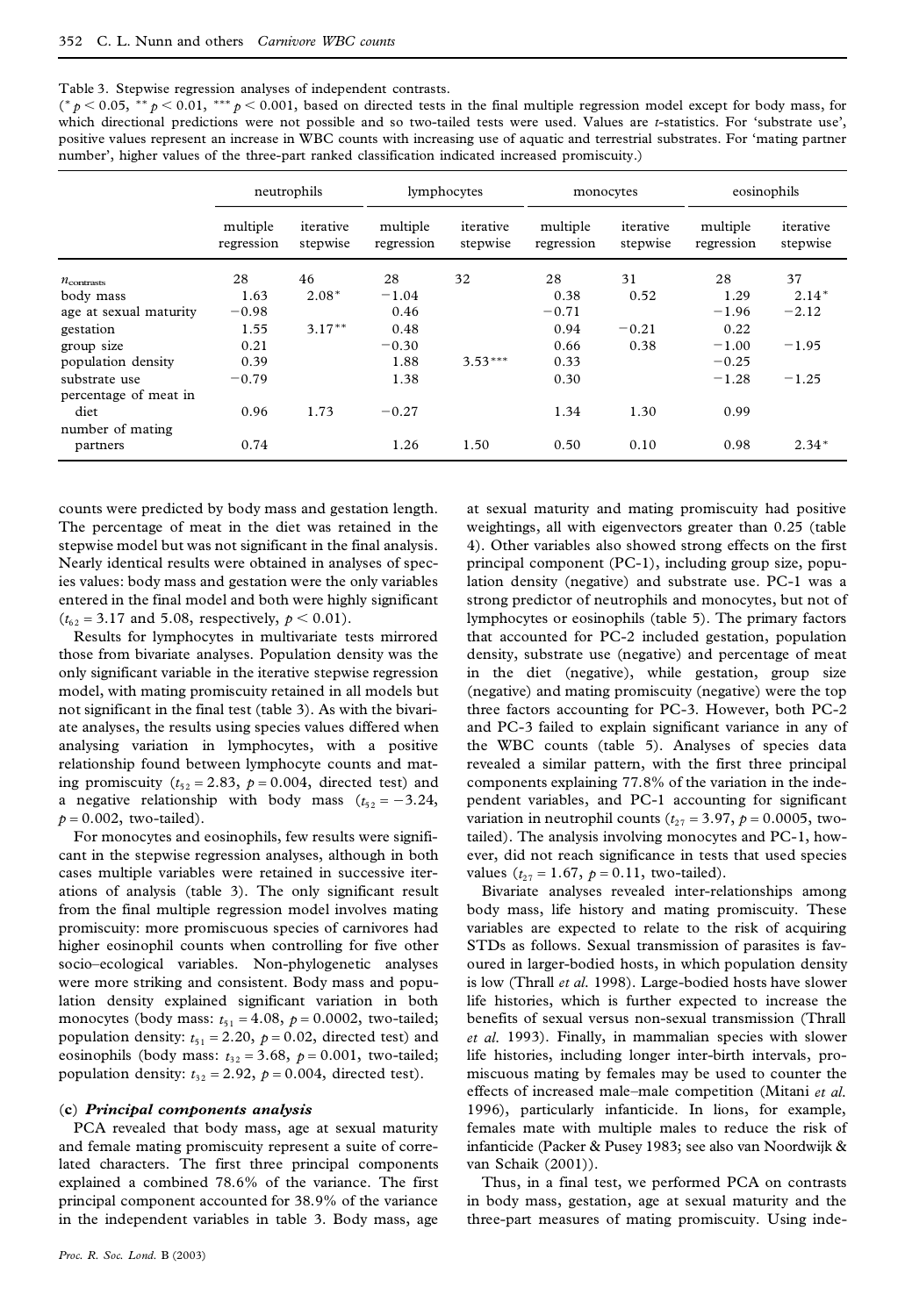| variable                   | PC-1 $(38.9\%)$ | PC-2 $(25.9\%)$ | PC-3 $(13.8\%)$ |  |
|----------------------------|-----------------|-----------------|-----------------|--|
| body mass                  | 0.356           | $-0.001$        | 0.202           |  |
| group size                 | 0.207           | 0.189           | $-0.453$        |  |
| age at sexual maturity     | 0.306           | 0.183           | 0.178           |  |
| gestation                  | 0.135           | 0.359           | 0.276           |  |
| mating promiscuity         | 0.282           | 0.173           | $-0.268$        |  |
|                            | $-0.230$        | 0.293           | $-0.223$        |  |
| substrate use              | 0.231           | $-0.293$        | $-0.126$        |  |
| percentage of meat in diet | 0.179           | $-0.317$        | $-0.090$        |  |
| population density         |                 |                 |                 |  |

#### Table 4. Eigenvectors from PCA of contrasts.

Table 5. Analyses of leucocyte counts in relation to principal components.

| independent variable | neutrophils | lymphocytes | monocytes | eosinophils |
|----------------------|-------------|-------------|-----------|-------------|
| $PC-1$               | $2.85***$   | $-0.51$     | $2.39*$   | $-0.01$     |
| $PC-2$               | 1.57        | 1.97        | $-0.10$   | $-0.87$     |
| $PC-3$               | 0.58        | $-1.86$     | $-0.75$   | 0.64        |

pendent contrasts, PC-1 explained over 53% of the variation in these character states, with all variables showing positive eigenvectors greater than 0.38. PC-2 accounted for an additional 20.7% of the variation, with a large positive weighting for mating promiscuity and negative ones for gestation and mass. PC-3 accounted for 16.6% of the variation and reflected variation mainly in gestation, age at sexual maturity (negative) and body mass (negative). Among these variables, PC-1 was a significant predictor of neutrophils  $(t_{41} = 4.03, p = 0.0002,$  two-tailed) and monocytes  $(t_{41} = 2.97, p = 0.005,$  two-tailed). All other analyses were non-significant. Analyses of species data yielded similar results. PC-1 explained 63.2% of the vari ance and had loadings of greater than 0.40 for each of the four variables. This variable explained significant variation in neutrophils  $(t_{44} = 6.03, p < 0.0001,$  two-tailed) and monocytes  $(t_{44} = 2.66, p = 0.011,$  two-tailed), but not for other WBC types.

# **4. DISCUSSION**

Our results show highly significant correlations between WBC counts and various ecological and behavioural characteristics of carnivores. Because our analyses used independent contrasts, these correlations indicate that evolutionary changes in WBC counts have accompanied other evolutionary changes related to the ecology of these animals. It is much harder to establish clear cause-andeffect relationships. In one or more tests, the comparative patterns support body size, sociality, life history and mating promiscuity as correlates of WBC counts. In bivariate tests, we found support for the effect of mating promiscuity on overall and specific WBCs, which is congruent with results found in primates (Nunn *et al.* 2000). The other highly significant relationship observed in primates, between body mass and neutrophil counts, is also found in carnivores.

One surprising result was the weak support for an effect of diet in carnivores. We hypothesized that meat eaters should have elevated blood cell counts to withstand con-

tact from diseased prey. No consistent support was found for this hypothesis despite great variability in meat eating among the Carnivora, and while some bivariate tests involving eosinophils and neutrophils showed an effect of diet, there was no evidence for their having an effect in the multivariate analyses. Surprisingly, although the carnivore disease literature is replete with examples of protozoan, bacterial and viral infections acquired from prey (see Murray *et al.* 1999), little is known about the frequency with which carnivore populations contract these diseases, individual variability of showing symptoms once contaminated prey are eaten and whether some prey species pass on pathogens more than others. Moreover, to our knowledge, no study has evaluated the relative transmission frequency of food-borne versus socially transmitted parasites in carnivores. Therefore, current information on foodborne diseases in carnivores is inadequate to assess the importance of this route of infection.

Various aspects of carnivore digestion and feeding ecology may reduce the chances of infection via prey. Carni vores have digestive systems that rapidly expel or pass foods (Davis 1964; Van Soest 1994), with simple stomachs and relatively short intestines (roughly half the length of a herbivore) that increase food passage rate and therefore minimize opportunities for parasite transmission. Also, prey contaminated with transmissible parasites may give off olfactory and visual cues that would lead a predator to avoid these individuals. Regurgitation is known for most carnivore species, a behavioural response that effectively eliminates the chance of a pathogen entering the system. This may select for more rapid infection by parasites in the gut, but such behavioural counterstrategies should reduce the risk of parasite uptake, and may prevent parasites from reaching later portions of the gut where, for some parasites, infection often takes place. Finally, although carnivores are well known for eating meat, most species in the order supplement their diets with other foodstuffs. This means that, on a relative basis, even a meat eater may have opportunities to avoid contaminated prey.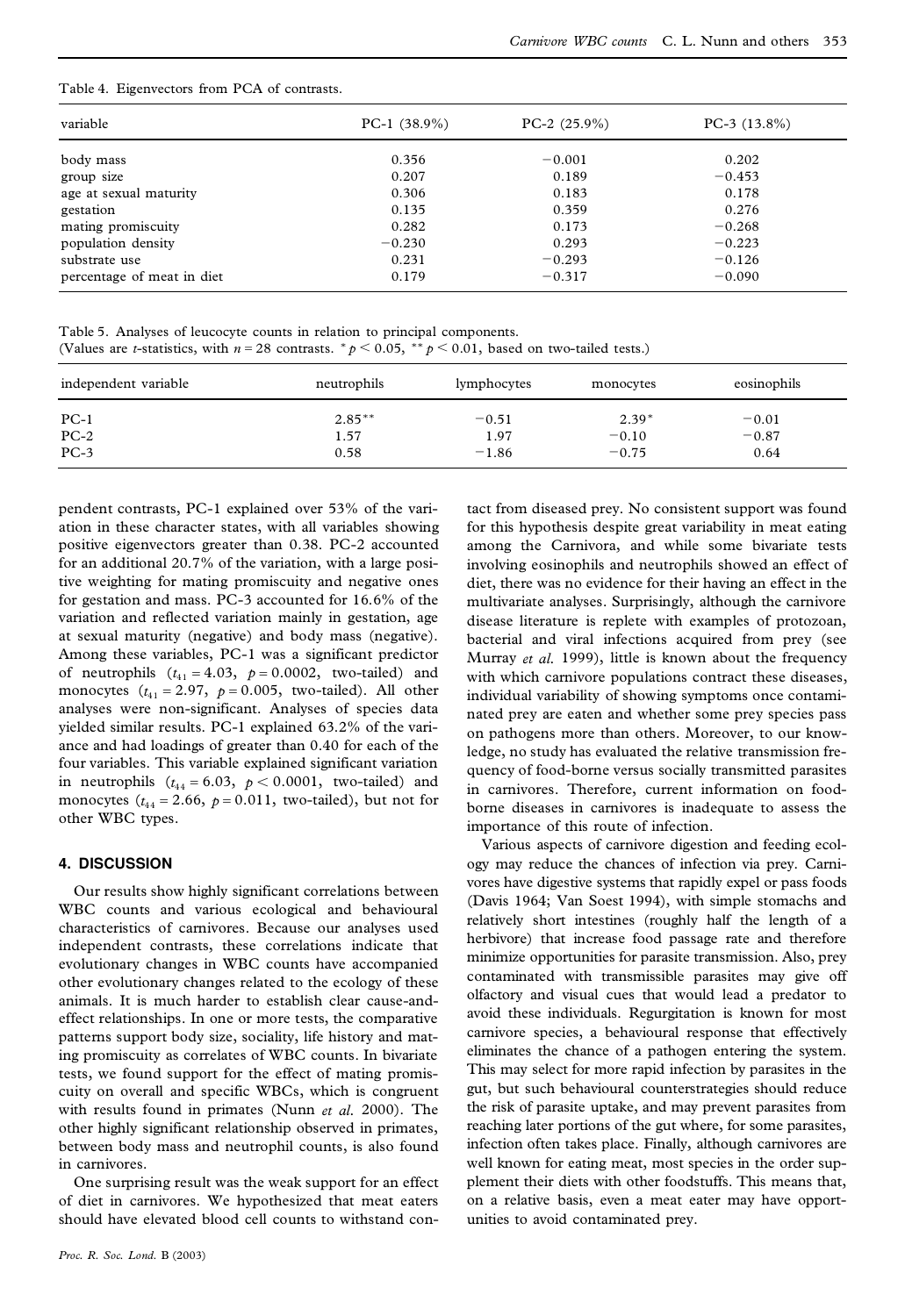Similar to primates, carnivore species with promiscuous mating systems have relatively high WBC counts. Spotted hyaenas (*Crocuta crocuta*) provide an example of how pathogens may become prevalent as a result of the mating and social system. Spotted hyaenas have group sizes that are among the largest reported for a carnivore (up to 80 individuals), comprising a strict hierarchy of females that are dominant over males, with all females in a group reproducing and maintaining massive maternal creches of up to 30 young of different ages and among up to 20 litters (Mills 1990; Frank *et al.* 1991; Hofer & East 1996). Behavioural interactions within large clans are intense, with much physical and behavioural contact amongst individuals. Although spotted hyaenas have been found with a broad array of viruses and other pathogens (for a review, see Mills & Hofer 1998), these have not been systematically analysed with regard to sociality or frequency of inter-individual contact.

Canids are the primary clade showing an association between monogamy and comparatively low WBC counts. The grey wolf (*Canis lupus*), red fox (*Vulpes vulpes*) and maned wolf (*Chrysocyon brachyurus*) all have low WBC counts and are classic examples of mating systems based around a monogamous breeding pair, offspring of that year and some offspring from previous seasons (Macdonald 1981; Moehlman 1989). Reports of promiscuity in these species are extremely rare (Mech & Nelson 1989). If the immune system is closely tied to levels of promiscuity, then monogamous species may be especially vulnerable to new diseases. This has not been systematically investigated in the Canidae, although a large number of diseases have been catalogued in this group (Laurenson *et al.* 1998; Murray *et al.* 1999; Woodroffe 1999).

One promiscuous species that does not fit the promiscuity–immunity association is the California sea lion (*Zalopus californianus*), which has comparatively low WBC counts. Although it is typically classified as promiscuous, the California sea lion is an example of a species that falls into other categories in some circumstances. For example, mating in sea lions can be variable depending on type of habitat, temperature and foraging conditions (Stirling 1983). Females may form temporary groups, moving around temporary rookeries selecting mates; in other areas, females may form groups for thermoregulation but mate with the nearest male; or, females do not form any type of group but select mates during solitary encounters. It would be interesting to assess whether car nivores with flexible mating systems, particularly those in the intermediate promiscuity category, adjust their baseline immune systems facultatively in response to varying levels of promiscuity. An alternative mechanism is that the number of lifetime partners is the important variable and has selected for an intermediate cell count regardless of individual behaviour.

Our multivariate statistical analyses did not rule out alternative explanations for the association between mating promiscuity and leucocyte counts. In primates, control of confounding variables proved more straightforward, as some of our measures of promiscuity, such as relative testes mass, were quantitative and calculated so as to be independent of body mass. Correlations among the predictor variables make this issue more problematic for carnivores, and from our PCA analyses all that can be concluded is

that a suite of characters involving socio–ecology, life history and mating system covary with leucocyte counts.

It is also likely that a suite of characters involving increased sociality and slower life history leads to con ditions favouring greater promiscuity. For example, promiscuous mating increases with group size, as noted above for the spotted hyena. Similarly, the association between life history and leucocytes may reflect covariation with mating promiscuity because life history and promiscuity are intertwined: long-lived hosts may be more likely to have multiple mating partners over their lifetimes, and STDs should have a greater impact on animals with slow than fast life histories (Thrall *et al.* 1993; Loehle 1995; De Leo & Dobson 1996). Moreover, once established, STDs tend to be immuno-evasive and are likely to last throughout the lifetime of the host (Lockhart *et al.* 1996), which makes them more of a problem for long-lived host species. Until more quantitative data are available on car nivore mating promiscuity, the relative roles of these variables are likely to remain elusive in multivariate tests.

Information is also needed on the mechanism by which an increase in WBC counts reduces risk of acquiring STDs. In other mammals, neutrophils and monocytes engulf sperm and seminal fluids in the female reproductive tract immediately following copulation (Austin 1975; Phillips & Mahler 1977; Pandya & Cohen 1985; Barratt *et al.* 1990) and the same is likely to be true in carnivores. Phagocytosis of sperm may be involved in other aspects of mammalian reproduction, however, including cryptic female choice (Eberhard 1996).

More terrestrial species of primates were found to have higher neutrophil counts and are also larger in body mass (Nunn *et al.* 2000; Nunn 2002*a*). Compared with primates (Clutton-Brock & Harvey 1977; Nunn & Barton 2001), substrate use in carnivores is generally unrelated to body mass (Gittleman 1985). Aquatic carnivores showed elevated baseline levels of neutrophils and monocytes. It is noteworthy that the number of eosinophils, which are reported to be important in fighting macroparasite infections (Roitt *et al.* 1998), such as those acquired from the soil, showed no relationship to terrestrial substrate use in either mammalian order (for primates, see Nunn (2002*a*)).

In conclusion, phylogenetic comparisons across primates and carnivores reveal consistent patterns between WBC counts and mating promiscuity, although in carni vores additional factors are involved. The consistency of our results within two independent mammalian orders therefore provides support for both this general pattern and for the importance of examining baseline immunological parameters in a broad evolutionary context. Ideally, the hypothesis that mating promiscuity influences the immune system could be tested using information on the diversity and prevalence of STDs. Such information, however, is not widely available and is generally known only for humans and species of economic importance, such as livestock (Lockhart *et al.* 1996). Comparisons of immunity and disease risk across taxa are also important in a conser vation context. Most work to date has involved piecing together the transmission and virulence of pathogens after the fact, then working to solve or prevent the spread of disease. By establishing the role of baseline levels of immunity and response, it may be possible to better anticipate which species are at greater risk from endemic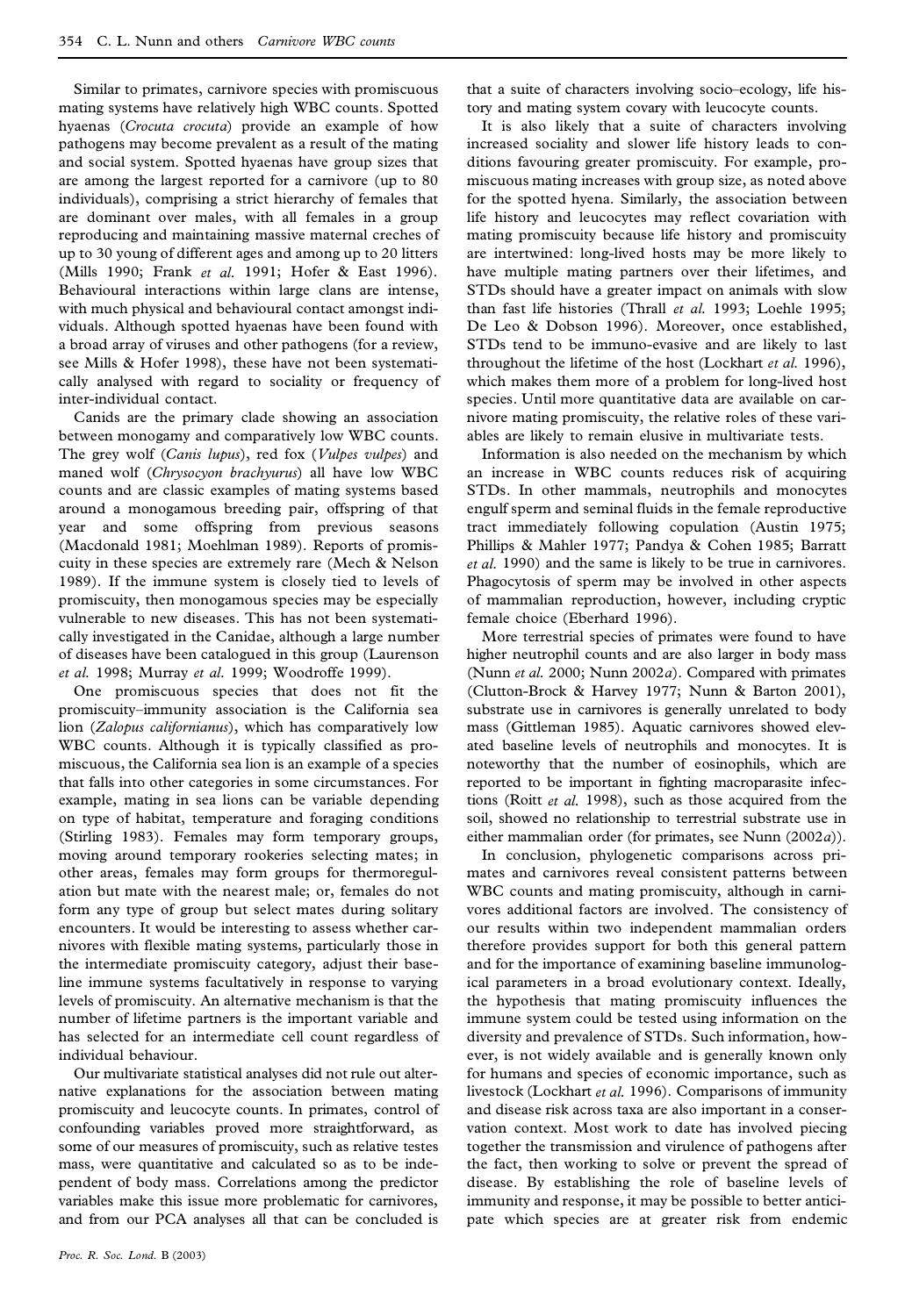(autochthonous) infections as well as diseases that are transmitted from domestic animals.

We thank Sonia Altizer, Kate Jones, Andrew Read, Carel van Schaik and two anonymous reviewers for helpful discussion or comments on the manuscript. We also acknowledge Cathy Williams for calling our attention to the ISIS dataset, and ISIS for making these important data readily available. This research was supported by a National Science Foundation postdoctoral research fellowship in Biological Informatics to C.L.N., by NIH grant GM60766-01 to J.A., and by the National Centre for Ecological Analysis and Synthesis (NCEAS) in Santa Barbara, CA.

# **REFERENCES**

- Ackerly, D. D. & Donoghue, M. J. 1998 Leaf size, sapling allometry and Corner's rules: phylogeny and correlated evolution in maples (*Acer*). *Am. Nat.* **152**, [767–798.](http://pippo.ingentaselect.com/nw=1/rpsv/cgi-bin/linker?ext=a&reqidx=/0003-0147^28^29152L.767[aid=1946955])
- Altizer, S. M. (and 11 others) 2003 Social organization and disease risk in mammals: integrating theory and empirical studies. *A. Rev. Ecol. Syst.* (In the press.)
- Anderson, R. M. & May, R. M. 1979 Population biology of infectious diseases: part 1. *Nature* **280**, [361–367.](http://pippo.ingentaselect.com/nw=1/rpsv/cgi-bin/linker?ext=a&reqidx=/0028-0836^28^29280L.361[aid=529096])
- Appel, M. J. (ed.) 1987 *Virus infections of carnivores*. New York: Elsevier.
- Arneberg, P., Skorping, A., Grenfell, B. & Read, A. F. 1998 Host densities as determinants of abundance in parasite communities. *Proc. R. Soc. Lond.* B **265**, [1283–1289.](http://pippo.ingentaselect.com/nw=1/rpsv/cgi-bin/linker?ext=a&reqidx=/0962-8452^28^29265L.1283[aid=1842108]) (DOI 10.1098/rspb.1998.0431.)
- Austin, C. R. 1975 Sperm fertility, viability and persistence in the female tract. *J. Reprod. Fertil.* **22**(Suppl.), 75–89.
- Barratt, C. L. R., Bolton, A. E. & Cooke, I. D. 1990 Functional significance of white blood cells in the male and female reproductive tract. *Hum. Reprod.* **5**, [639–648.](http://pippo.ingentaselect.com/nw=1/rpsv/cgi-bin/linker?ext=a&reqidx=/0268-1161^28^295L.639[aid=667447])
- Bennett, P. M. & Hawkey, C. M. 1988 Comparative haematology: phylogenetic and ecological aspects in mammals and birds. In *Animal clinical biochemistry* (ed. D. J. Blackmore), pp. 33–48. Cambridge University Press.
- Bininda-Emonds, O. R. P., Gittleman, J. L. & Purvis, A. 1999 Building large trees by combining phylogenetic information: a complete phylogeny of the extant Carnivora (Mammalia). *Biol. Rev. Camb. Phil. Soc.* **74**, [143–175.](http://pippo.ingentaselect.com/nw=1/rpsv/cgi-bin/linker?ext=a&reqidx=/0006-3231^28^2974L.143[aid=1483447])
- Bush, A. O., Aho, J. M. & Kennedy, C. R. 1990 Ecological versus phylogenetic determinants of helminth parasite com munity richness. *Evol. Ecol.* **4**, [1–20.](http://pippo.ingentaselect.com/nw=1/rpsv/cgi-bin/linker?ext=a&reqidx=/0269-7653^28^294L.1[aid=1410380])
- Clutton-Brock, T. H. & Harvey, P. H. 1977 Primate ecology and social organization. *J. Zool. Lond.* **183**, 1–39.
- Daszak, P., Cunningham, A. A. & Hyatt, A. D. 2000 Emerging infectious diseases of wildlife. Threats to biodiversity and human health. *Science Wash.* **287**, [443–449.](http://pippo.ingentaselect.com/nw=1/rpsv/cgi-bin/linker?ext=a&reqidx=/0036-8075^28^29287L.443[aid=1297027])
- Davis, D. D. 1964 The giant panda: a morphological study of evolutionary mechanisms. *Fieldiana Zool. Mem.* **3**, 1–339.
- De Leo, G. A. & Dobson, A. P. 1996 Allometry and simple epidemic models for microparasites. *Nature* **379**, [720–722.](http://pippo.ingentaselect.com/nw=1/rpsv/cgi-bin/linker?ext=a&reqidx=/0028-0836^28^29379L.720[aid=3523228])
- Demas, G. E., Chefer, V., Talan, M. I. & Nelson, R. J. 1997 Metabolic costs of mounting an antigen-stimulated immune response in adult and aged C57BL/6J mice. *Am. J. Physiol. Regulatory Integrative Comp. Physiol.* **42**, R1631–R1637.
- Dobson, A. P. & Meagher, M. 1996 The population dynamics of brucellosis in the Yellowstone National Park. *[Ecology](http://pippo.ingentaselect.com/nw=1/rpsv/cgi-bin/linker?ext=a&reqidx=/0012-9658^28^2977L.1026[aid=3523229])* **77**, [1026–1036.](http://pippo.ingentaselect.com/nw=1/rpsv/cgi-bin/linker?ext=a&reqidx=/0012-9658^28^2977L.1026[aid=3523229])
- Eberhard, W. G. 1996 *Female control: sexual selection by cryptic female choice*. Princeton University Press.
- Felsenstein, J. 1985 Phylogenies and the comparative method. *Am. Nat.* **125**, [1–15.](http://pippo.ingentaselect.com/nw=1/rpsv/cgi-bin/linker?ext=a&reqidx=/0003-0147^28^29125L.1[aid=35717])
- Frank, L. G., Glickman, S. E. & Licht, P. 1991 Fetal sibling aggression, precocial development, and androgens in neo natal spotted hyenas. *Science* **252**, [702–705.](http://pippo.ingentaselect.com/nw=1/rpsv/cgi-bin/linker?ext=a&reqidx=/0036-8075^28^29252L.702[aid=3523230])
- Freckleton, R. P. 2000 Phylogenetic tests of ecological and evolutionary hypotheses: checking for phylogenetic independence. *Funct. Ecol.* **14**, [129–134.](http://pippo.ingentaselect.com/nw=1/rpsv/cgi-bin/linker?ext=a&reqidx=/0269-8463^28^2914L.129[aid=3523231])
- Funk, S. M., Firello, C. V., Cleaveland, S. & Gompper, M. E. 2001 The role of disease in carnivore ecology and conser vation. In *Carnivore conservation* (ed. J. L. Gittleman, S. Funk, D. Macdonald & R.K. Wayne), pp. 443–466. Cambridge University Press.
- Garland, T. J., Harvey, P. H. & Ives, A. R. 1992 Procedures for the analysis of comparative data using phylogenetically independent contrasts. *Syst. Biol.* **4**, 18–32.
- Gittleman, J. L. 1984 The behavioural ecology of carnivores. PhD thesis, University of Sussex, UK.
- Gittleman, J. L. 1985 Carnivore body size: ecological and taxonomic correlates. *Oecologia* **67**, [540–554.](http://pippo.ingentaselect.com/nw=1/rpsv/cgi-bin/linker?ext=a&reqidx=/0029-8549^28^2967L.540[aid=528845])
- Gittleman, J. L. 1986*a* Carnivore brain size, behavioral ecology, and phylogeny. *J. [Mammal](http://pippo.ingentaselect.com/nw=1/rpsv/cgi-bin/linker?ext=a&reqidx=/0022-2372^28^2967L.23[aid=3523233])* **67**, 23–36.
- Gittleman, J. L. 1986*b* Carnivore life-history patterns: allometric, phylogenetic, and ecological associations. *[Am.](http://pippo.ingentaselect.com/nw=1/rpsv/cgi-bin/linker?ext=a&reqidx=/0003-0147^28^29127L.744[aid=528759]) Nat* **127**, [744–771.](http://pippo.ingentaselect.com/nw=1/rpsv/cgi-bin/linker?ext=a&reqidx=/0003-0147^28^29127L.744[aid=528759])
- Gittleman, J. L. 1991 Carnivore olfactory bulb size: allometry, phylogeny and ecology. *J. Zool. Lond.* **225**, 253–272.
- Gittleman, J. L. 1993 Carnivore life histories: a re-analysis in the light of new models. In *Symp. Zool. Soc. Lond. vol. 65: mammals as predators* (ed. N. Dunstone & M. L. Gorman), pp. 65–86. Oxford University Press.
- Gompper, M. E. & Wayne, R. K. 1996 Genetic relatedness among individuals within carnivore societies. In *Carnivore behavior, ecology, and evolution*, vol. 2 (ed. J. L. Gittleman), pp. 429–452. Ithaca, NY: Cornell University Press.
- Grenfell, B. T. & Dobson, A. P. (eds) 1995 *Ecology of infectious diseases in natural populations*. Cambridge University Press.
- Harvell, C. D. (and 12 others) 1999 Marine ecology: emerging marine diseases, climate links and anthropogenic factors. *Science Wash.* **285**, [1505–1510.](http://pippo.ingentaselect.com/nw=1/rpsv/cgi-bin/linker?ext=a&reqidx=/0036-8075^28^29285L.1505[aid=1211884])
- Harvey, P. H. & Rambaut, A. 2000 Comparative analyses for adaptive radiations. *Phil. Trans. R. Soc. Lond.* B **355**, [1599–](http://pippo.ingentaselect.com/nw=1/rpsv/cgi-bin/linker?ext=a&reqidx=/0962-8436^28^29355L.1599[aid=1156331]) [1605.](http://pippo.ingentaselect.com/nw=1/rpsv/cgi-bin/linker?ext=a&reqidx=/0962-8436^28^29355L.1599[aid=1156331]) (DOI 10.1098/rstb.2000.0721.)
- Harvey, P. H., Read, A. F., John, J. L., Gregory, R. D. & Keymer, A. E. 1991 An evolutionary perspective: using the comparative method. In *Parasite–host associations* (ed. C. A. Toft, A. Aeschlimann & L. Bolis), pp. 344–355. Oxford University Press.
- Hausfater, G. & Meade, B. J. 1982 Alternation of sleeping groves by yellow baboons (*Papio cynocephalus*) as a strategy for parasite avoidance. *Primates* **23**, [287–297.](http://pippo.ingentaselect.com/nw=1/rpsv/cgi-bin/linker?ext=a&reqidx=/0032-8332^28^2923L.287[aid=3523235])
- Hofer, H. & East, M. L. 1996 The components of parental care and their fitness consequences: a life-history perspective. *Vehandlungen der Deutschen Gessell schraft fur Zoologie* **89**, 149–164.
- John, J. L. 1995 Parasites and the avian spleen. *Biol. J. Linn. Soc.* **54**, 87–106.
- Larson, S. G. 1985 Organ weight scaling in primates. In *Size and scaling in primate biology* (ed. W. L. Jungers), pp. 91– 113. New York: Plenum.
- Laurenson, K., Sillero-Zubiri, C., Thompson, H., Shiferaw, F., Thirgood, S. & Malcolm, J. 1998 Disease as a threat to endangered species: Ethiopian wolves, domestic dogs and canine pathogens. *Anim. Conserv.* **1**, 273–280.
- Lockhart, A. B., Thrall, P. H. & Antonovics, J. 1996 Sexually transmitted diseases in animals: ecological and evolutionary implications. *Biol. Rev.* **71**, [415–471.](http://pippo.ingentaselect.com/nw=1/rpsv/cgi-bin/linker?ext=a&reqidx=/0006-3231^28^2971L.415[aid=528420])
- Loehle, C. 1995 Social barriers to pathogen transmission in wild animal populations. *Ecology* **76**, [326–335.](http://pippo.ingentaselect.com/nw=1/rpsv/cgi-bin/linker?ext=a&reqidx=/0012-9658^28^2976L.326[aid=528421])
- Macdonald, D. W. 1981 Resource dispersion and the social organization of the red fox, *Vulpes vulpes*. In *Proc. World Furbearer Conf* (ed. J. A. Chapman & D.Ursley), pp. 918–949. Falls Church, VA: R. H. Donnelly and sons.